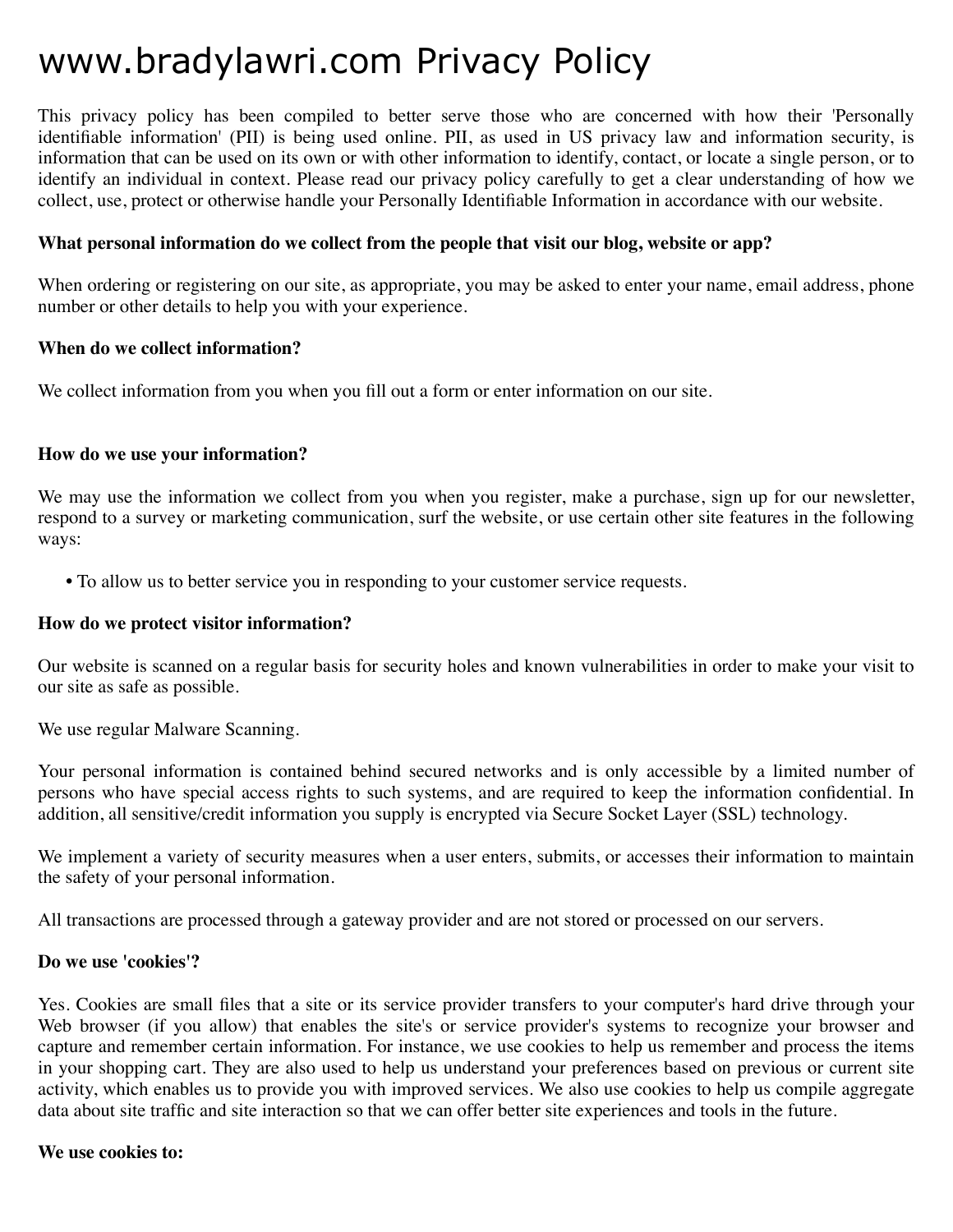**•** Compile aggregate data about site traffic and site interactions in order to offer better site experiences and tools in the future. We may also use trusted third party services that track this information on our behalf.

You can choose to have your computer warn you each time a cookie is being sent, or you can choose to turn off all cookies. You do this through your browser (like Internet Explorer) settings. Each browser is a little different, so look at your browser's Help menu to learn the correct way to modify your cookies.

If you disable cookies off, some features will be disabled It won't affect the users experience that make your site experience more efficient and some of our services will not function properly.

However, you can still place orders .

# **Third Party Disclosure**

We do not sell, trade, or otherwise transfer to outside parties your personally identifiable information unless we provide you with advance notice. This does not include website hosting partners and other parties who assist us in operating our website, conducting our business, or servicing you, so long as those parties agree to keep this information confidential. We may also release your information when we believe release is appropriate to comply with the law, enforce our site policies, or protect ours or others' rights, property, or safety.

However, non-personally identifiable visitor information may be provided to other parties for marketing, advertising, or other uses.

# **Third party links**

We do not include or offer third party products or services on our website.

#### **Google**

Google's advertising requirements can be summed up by Google's Advertising Principles. They are put in place to provide a positive experience for users. https://support.google.com/adwordspolicy/answer/1316548?hl=en

We use Google AdSense Advertising on our website.

Google, as a third party vendor, uses cookies to serve ads on our site. Google's use of the DART cookie enables it to serve ads to our users based on their visit to our site and other sites on the Internet. Users may opt out of the use of the DART cookie by visiting the Google ad and content network privacy policy.

#### **We have implemented the following:**

**•** Demographics and Interests Reporting

We along with third-party vendors, such as Google use first-party cookies (such as the Google Analytics cookies) and third-party cookies (such as the DoubleClick cookie) or other third-party identifiers together to compile data regarding user interactions with ad impressions, and other ad service functions as they relate to our website.

#### Opting out:

Users can set preferences for how Google advertises to you using the Google Ad Settings page. Alternatively, you can opt out by visiting the Network Advertising initiative opt out page or permanently using the Google Analytics Opt Out Browser add on.

#### **California Online Privacy Protection Act**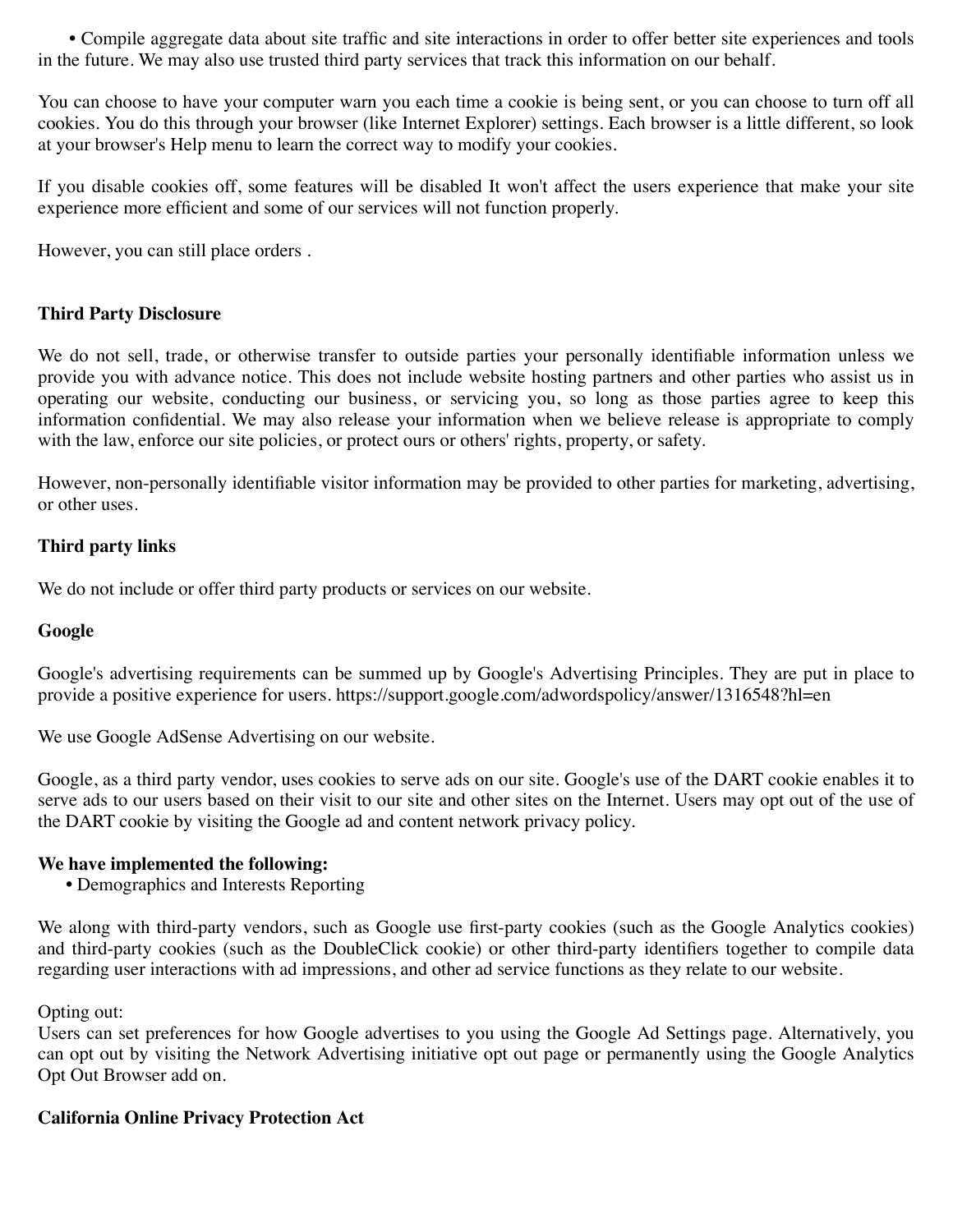CalOPPA is the first state law in the nation to require commercial websites and online services to post a privacy policy. The law's reach stretches well beyond California to require a person or company in the United States (and conceivably the world) that operates websites collecting personally identifiable information from California consumers to post a conspicuous privacy policy on its website stating exactly the information being collected and those individuals with whom it is being shared, and to comply with this policy. - See more at: http://consumercal.org/california-online-privacy-protection-act-caloppa/#sthash.0FdRbT51.dpuf

# **According to CalOPPA we agree to the following:**

Users can visit our site anonymously

Once this privacy policy is created, we will add a link to it on our home page, or as a minimum on the first significant page after entering our website.

Our Privacy Policy link includes the word 'Privacy', and can be easily be found on the page specified above.

Users will be notified of any privacy policy changes:

- **•** On our Privacy Policy Page
- Users are able to change their personal information:
	- **•** By emailing us

#### **How does our site handle do not track signals?**

We honor do not track signals and do not track, plant cookies, or use advertising when a Do Not Track (DNT) browser mechanism is in place.

#### **Does our site allow third party behavioral tracking?**

It's also important to note that we allow third party behavioral tracking

# **COPPA (Children Online Privacy Protection Act)**

When it comes to the collection of personal information from children under 13, the Children's Online Privacy Protection Act (COPPA) puts parents in control. The Federal Trade Commission, the nation's consumer protection agency, enforces the COPPA Rule, which spells out what operators of websites and online services must do to protect children's privacy and safety online.

We do not specifically market to children under 13.

#### **Fair Information Practices**

The Fair Information Practices Principles form the backbone of privacy law in the United States and the concepts they include have played a significant role in the development of data protection laws around the globe. Understanding the Fair Information Practice Principles and how they should be implemented is critical to comply with the various privacy laws that protect personal information.

# **In order to be in line with Fair Information Practices we will take the following responsive action, should a data breach occur:**

- We will notify the users via in site notification
	- **•** Within 7 business days

We also agree to the individual redress principle, which requires that individuals have a right to pursue legally enforceable rights against data collectors and processors who fail to adhere to the law. This principle requires not only that individuals have enforceable rights against data users, but also that individuals have recourse to courts or a government agency to investigate and/or prosecute non-compliance by data processors.

#### **CAN SPAM Act**